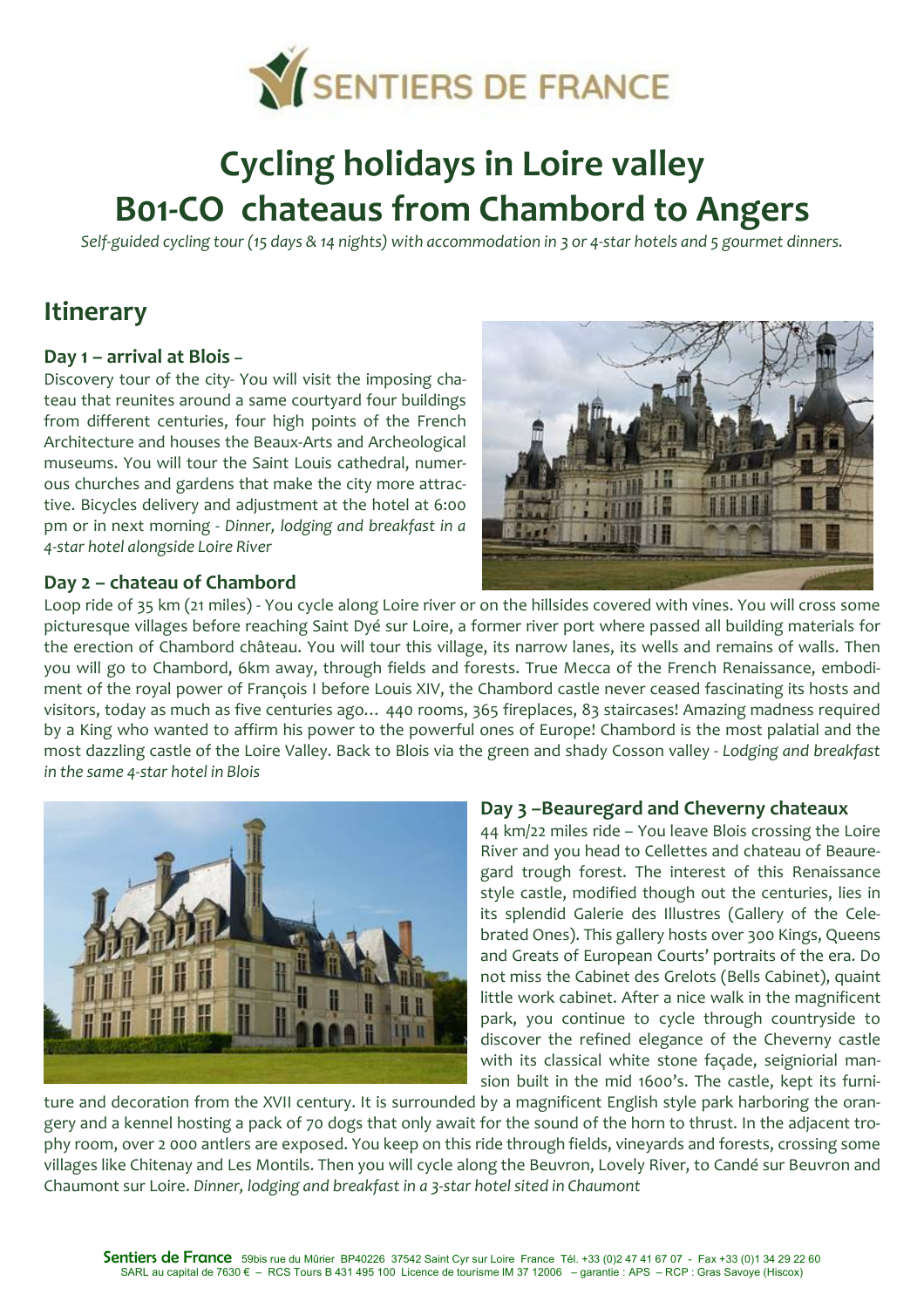#### **Day 4 - Château of Chaumont and Montrichard**

28 km/17 miles ride – Start your day by visiting Chaumont chateau. Overlooking the Loire River from atop a cliff, the Castle used to be a fortress built during the X century. Demolished by Louis XI in 1465, it was then replaced by a more modern castle built by the Amboise family, who gained fame during the Italian wars. It was modified again during the XVIII century and lost its defensive look with the disepearing of the building closing the courtyard on the valley side. The castle of Chaumont is richly furnished and decorated. At the end of the XIX century, Prince Amédée of Broglie had luxurious stables installed as well as an English style landscaped park at the same time the castle was being restored. You will cross forest and vineyard and come across the Cher riverbank and Montrichard. You will go up alleys bordered by vintage houses and reach the square donjon, the ultimate testimony of a fortress, which used to protect the bridge over the Cher River. From atop that hill, you will get a breathtaking view of the town and the valley. You may want to visit the town's beautiful churches along with some interesting fountains. You will cross over the bridge and take a last look at the magnificent view of the town before continuing on to Chenonceaux and its renowned castle, one of the most beautiful and most elegant of the Loire valley.

*Dinner, lodging and breakfast in a charming 3-star hotel in the centre of Chenonceaux village*



#### **Day 5 –Chenonceau chateau and Amboise**

18 km/11 miles ride – this day starts with the visit of Chenonceau castle. Erected on the Cher River, atop an old windmill's foundation, the chateau is a true illustration of the Renaissance era's architecture. A ladies castle according to French history since they supervised its construction embellished it and saved it from the French Revolution's damages. The castle is surrounded by a magnificent park and some beautiful French style gardens. It hosts a marvelous collection of vintage furniture from the Renaissance era, tapestries dating from the XVI and XVII centuries as well as some vintage master pieces. You leave

the Cher banks to go to Amboise through forests, vineyards and some lovely small valleys. You will discover the pagoda of Chanteloup on the outskirt of Amboise. This Chinese style construction of a pure Louis XVI style was erected in 1775 and offers atop its 44 meters an imposing view of the Loire valley and the Amboise forest. It is the last testimony of the Duke of Choisel's famous castle, destroyed in 1823 by a group of estate merchants who sold it away stone by stone! There you will enjoy old-fashioned outdoor activities or will take a romantic stroll by the 3 hectare pond. You reach Amboise and ends this day with a discovery tour of the town which hosts several old houses and manors. The Town Hall Museum is housed by an ancient mansion built during late 1500's. There you may view some harmoniously displayed objects and documents, reminders of Amboise's rich past in a Renaissance setting. Virgin of the XIV century, tapestries from Aubusson, King Louis Philip's furniture, testimonies from the Duke of Choiseul and few paintings from his castle.

*Lodging and breakfast in a 4-star hotel in Amboise center*

### **Day 6 – Amboise, Montlouis and Vouvray vineyards**

30 km/18 miles ride - the day starts with the discovery of Clos Luce and Amboise chateaux. the Clos Lucé castle, beautiful white and pink stone construction was the last home of Leonardo Da Vinci. Invited to France by François I, the famous Italian artist stayed and worked there until his death. Let yourself be amazed by the genius of this visionary man while discovering the famous machines he drew and which were recreated under the patronage of IBM. Traverse this ancient town and its numerous alleys bordered by vintage houses and you will reach the Loire riverbank and its castle. Erected during the XV and XVI centuries, at the request of Charles VIII and François I, the Amboise Castle was the first regal mansion under the French Renaissance therefore hosting an exceptional furniture collection. Overlooking Amboise, the gardens offer one of the most beautiful landscapes of the Loire River. Then you will cycle through vineyards of Montlouis and Vouvray to reach Tours. Tasting is not forbidden… *Lodging and breakfast in a 3-star hotel in Tours center*

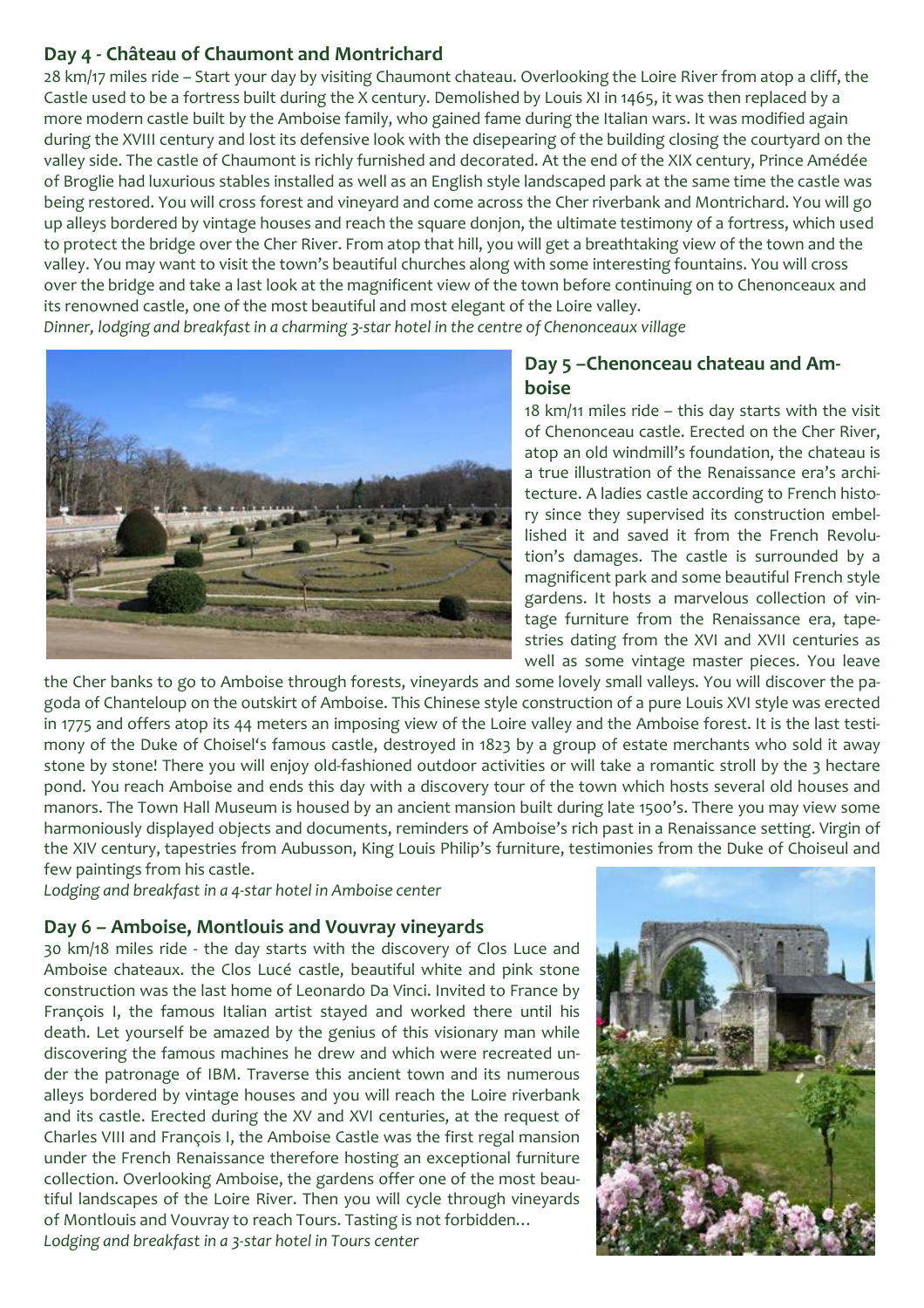#### **Day 7 –Tours and St Côme priory**

Tours is a town of art and history. This ancient Gallo-Roman capital became Saint Martin's town during the IV century when the inhabitants begged him to be their bishop. A great builder, Saint Martin covered the Touraine grounds with churches and chapels. He also required the erection of the Marmoutier monastery on the North river bank of the Loire. During the V century, a basilica was erected above Saint Martin's tomb. Today, only two towers remain: the Charlemagne Tower and the Clock Tower. During the XV and XVI centuries, Tours became the capital of the French Kingdom. It enjoyed a true blossoming of art and architecture. It is the perfect place to stroll along alleys and small parks, around the Place Plumereau bordered by beautiful wooden houses, or in the cathedral district, which has begun construction in the XIII century and was not finished before the XVI century. You may visit the cloister Psalette which is located right next to it and the castle whose tower Tour de Guise is the only remains from the XIII century. Tours possesses beautiful museum: the Beaux Arts museum located in the ancient bishop or the archeological museum of Touraine region located in the beautiful Hôtel Gouin – true masterpiece from the Renaissance era. You can leave the city to go to St Come priory, 5 km away, to admire the remains of this stop on the way to Santiago de Compostella where Ronsard poet is buried in the middle of a magnificent rose garden, a contemporary creation inspired by Medieval and Renaissance gardens - *Lodging and breakfast in the same hotel in Tours* 

#### **Day 8 –Villandry and Azay le Rideau chateaus**

30 or 38 km ride (18 or 24 miles) - You will leave Tours by the riverbanks, first the Loire river's then the Cher's, in order to reach Villandry passing by Savonnière's quaint little village. Villandry was erected around 1536 and is the last of the big castles built on the Loire riverbanks during the Renaissance era. The magnificent gardens of the Chateau de Villandry, reminder of the spirit of the gardens of the Renaissance, were restored at the beginning of the 20th Century by Dr. J. Carvallo, the owner since 1906. Trough countryside or following the Cher and Loire river's banks you will go to Azay le Rideau. Built on an island in the middle of the Indre River, the Azay-Le-Rideau castle was erected during François I's reign by a rich financier. It is one of the dwellings combining French castle charm to the Italian palaces' grace. The monumental staircase – which concentrates most of this rich décor – is the prestige centerpiece of this architecture. Rich person tapestries and pieces of furniture of XVI, XVII and XVIII centuries decorate the apartments of the castle. To the South and West, two ponds are laid out, reflecting facades. *Dinner, lodging and breakfast in a charming 3-star hotel in the centre of the village*



#### **Day 9 – Chateaus of Langeais, Ussé and Chinon.**

42 km/26 miles ride – You will cross orchards for several kilometers to reach the Loire River. You will cross an unusual bridge over the Loire in order to reach Langeais, one of the oldest towns in the Touraine region, which is overlooked by its imposing castle. The later was built at the request of Louis XI, on the site of an ancient fortress which was destroyed during the 'Hundred Years War' and which the square donjon is the only remains. Nowadays, the castle is home to a beautiful Renaissance style furniture collection retracing the seigniorial life of the XV century and Renaissance era. Then you will follow Loire River's banks to come across Ussé where you may visit Sleeping Beauty's castle since it is said to have inspired Charles Perrault. Located on the edge of the Chinon forest, overlooking the Loire and Indre valleys, this castle seduces with its many roofs, small steeples, dormers and fire places which detach it from its green surroundings. The opened part of the castle is home to beautiful furniture as well as Flemish tapestries. The chapel, isolated in the park, is a perfect example of Renaissance style buildings. Magnificent gardens overlook the Indre valley. You will go to Chinon through forests and vineyards.

*Lodging and breakfast in a 3-star hotel in Chinon.*

#### **Day 10 – Chinon, its vineyards and Le Rivau chateau**

20 or 40 km circular ride – Let the day start by a quaint visit of Chinon, an ancient medieval city that is home to numerous remains from its rich past. Located atop a hillside overlooking the Vienne River, the castle spreads over 400 meters. True illustration of the Military art of the Middle Age, it is the product of additions and modifications spreading from the X to the XV century. This historical city has held on to ancient houses and few churches, which you may discover while strolling though its alleys. Then you will leave this medieval city to discover Chinon vineyards and old and picturesque villages as Cravant les Coteaux or Panzoult. You will cross Vienne River at l'Ile Bouchard, a former river port.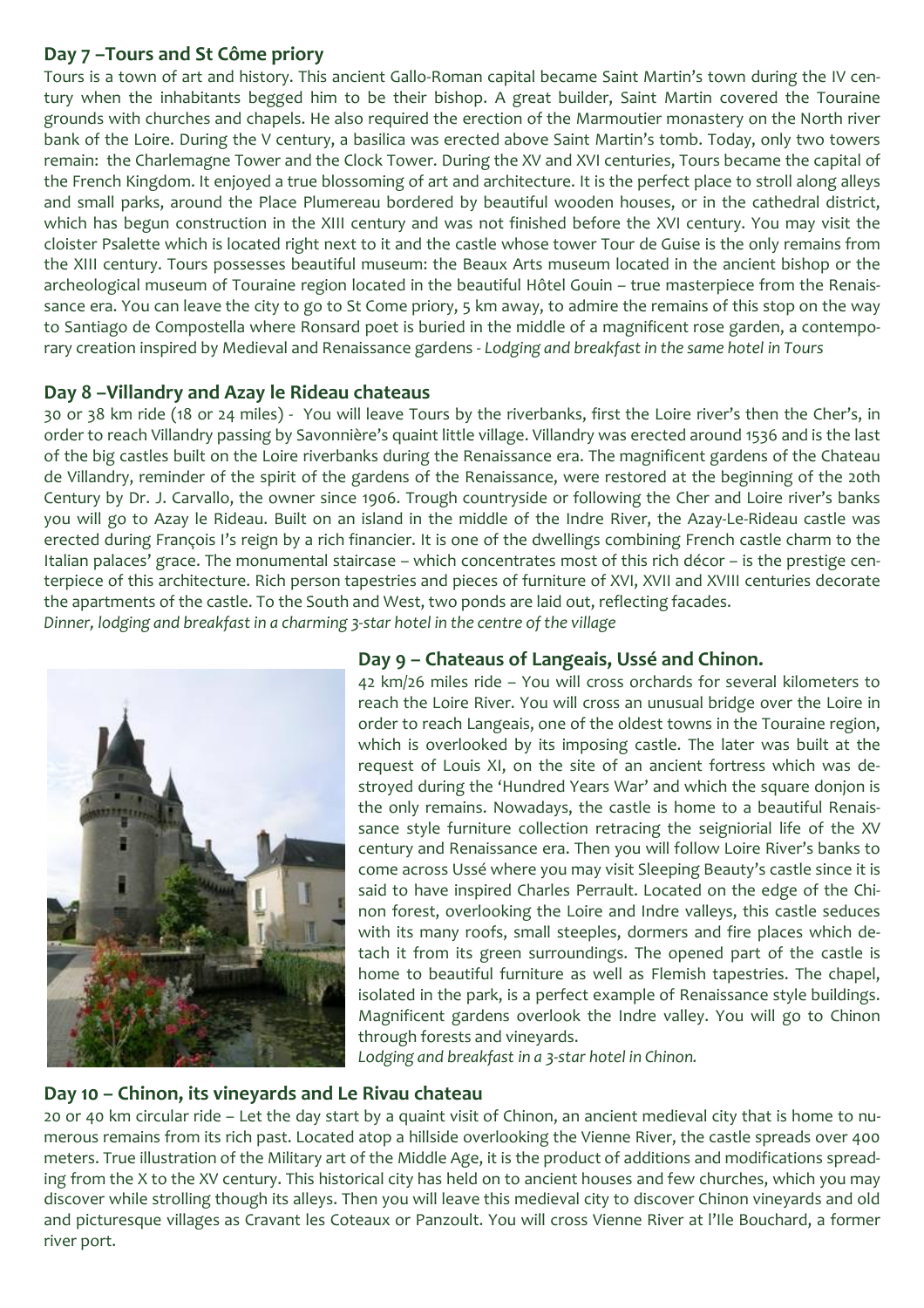You will go through countryside to the medieval castle of Le Rivau, an historically significant 15th century château, completed with moats, draw bridges, and dramatic fortifications. At the end of the 20th century, Le Rivau, after a ten-year restoration campaign once again found its original splendor, and seems once again to have come from the pages of a book of fairy tales and legends. Back to Chinon - *Lodging and breakfast in the hotel in Chinon.*

#### **Day 11 – Royal abbey of Fontevraud, Candes St Martin and chateau of Montsoreau**

35 km/22 miles ride – You will leave Chinon crossing the Vienne River. The first stop will be to visit La Deviniére, a 14th century house where Rabelais was born. You will continue to cycle through countryside and forests to reach Fontevraud and the famous abbey. It is among the vastest monastic ensembles of the Christian world. Founded in 1101 by Robert of Arbrissel, it quickly became famous by welcoming religious communities from different horizons, which, were placed under the authority of an abbess. Each community had its own covenant. The Abbey enjoyed the patronage of great protectors such as the Duke of Anjou and his descendants the Plantagenet, kings of England. The abbey houses the remains of Henri II, Alienor of Aquitaine and their son Richard the Lion



Hearted. The French Revolution terminated the order in 1792 and part of the buildings was transformed into prisons until 1963. Since then, the site has been undergoing major restructuration work. You may visit the abbey, cloisters of Saint Mary and Saint Benoit, the dining hall as well as the kitchens (magnificent building). After this discovery tour you will cycle down through vineyards to Candes Saint Martin, a quaint village at the crossing point of Vienne and Loire River. There you may see a magnificent church dating from the XII and XIII centuries, built on the spot where Saint Martin passed away. You will then continue you stroll along the riverbank to admire the Montsoreau castle, an ancient stronghold built on the Loire riverbanks and modified during the XV century – Dinner, l*odging and breakfast in a charming 3-star hotel in Fontevraud* 



#### **Day 12 – Cave dwelling villages, Breze and Montreuil-Bellay chateaux**

45 km/ 28 miles ride – the day starts with the discovery of typical villages wedged between Loire river and cliffs which housed some cave dwellings and numerous wine cellars. Through countryside you will bike to an out of the ordinary castle which holds many surprises: the Castle of Brézé. Surrounded by 13 meter large and 18 meter deep ditches, this fortified castle has been modified for centuries to become this elegant mansion which can be partially visited (great gallery, bedrooms, kitchens…) But this castle holds another secret: an underground fortress, dug into the freestone underneath the castle. You may travel through the mile long passage to uncover an amazing world! But the amazement

and surprise do not end here! The ditch was haven to the villagers during the XVI century and homes were carved in the tender rock. You will discover a whole village with its baker, a silk farm since silk worms were raised, as well as magnificent wine presses and caves. You will then reach Montreuil Bellay, quaint little town surrounded by fortifications – which is still standing for the most part – bordering the Thouet River. There you may visit the lofty fortified castle built during the XI century: 650-meter long fortifications and 13 towers demonstrate the powerful defensiveness of this site! Later on, during the Renaissance era, its owners ordered the building of the 'new castle', an elegant mansion combining comfort with the Italian palaces style. You will cycle to Saumur late afternoon through the pleasant Thouet River - *Lodging and breakfast in a 4-star hotel in Saumur*